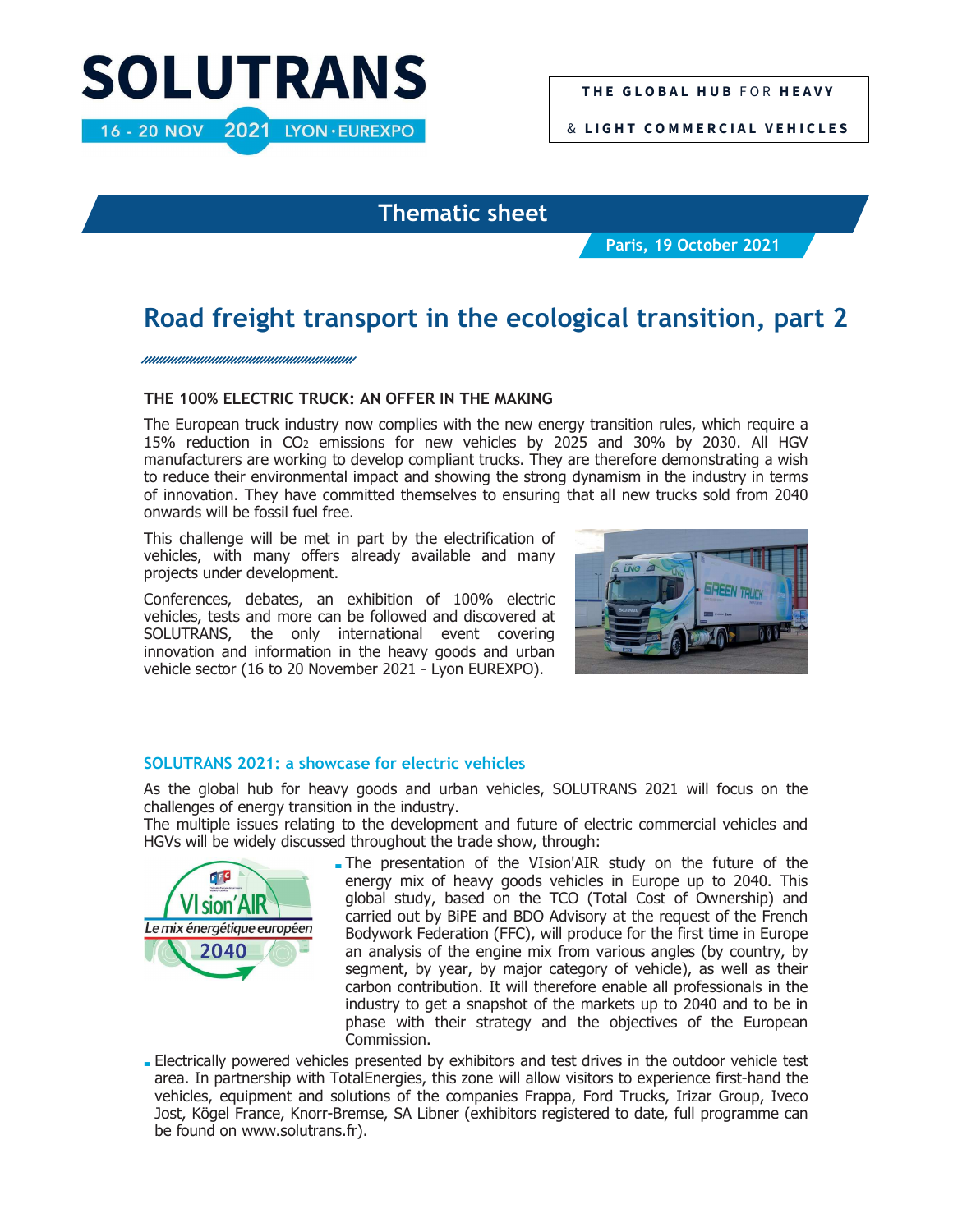#### **Electric vehicles: a promising market**

The European heavy goods vehicle market (commercial vehicles, HGVs, buses, etc.) has been undergoing major changes for several years. Although the market is still largely dominated by diesel models (98% of registrations in 2019 for medium-sized and heavy trucks, compared to 0.2% for electric), there is no shortage of initiatives in favour of alternative energy within the European Union. The electromobility of vehicles is already on a growth trajectory as a result of the constant decrease in the price of batteries and the development of charging infrastructures... The initial market will cover urban applications over short distances (100 to 300km), and progress will then be made towards regional applications.

The European Automobile Manufacturers' Association (ACEA) estimates that around 10,000 medium-duty electric trucks (3.5 to 16 tonnes) and 30,000 trucks with greater capacity (over 16 tonnes) will be on the road in Europe by 2025, provided that the required network of charging points is available. The ACEA goes on to say that then, in 2030, the fleet delivered would be 70,000 medium-duty units and 200,000 heavy-duty units, suggesting that these assumptions may even be on the low side.

#### **Considerable advantages**

Electric vehicles have many advantages:

- zero local emissions of pollutants (HC2, CO, particles, NOx), thus allowing access to the growing number of low-emission zones (over 200 in Europe);
- $\blacksquare$  zero CO<sub>2</sub> emissions in use;
- a contribution to national energy independence;
- lower operating costs than vehicles with combustion engines;
- low noise and vibrations contributing to the reduction of noise pollution in cities and allowing rounds at the end of the day and at dawn;
- more than 50% reduction in the use of the braking system thanks to energy recovery during deceleration;
- the end of oil changes and the removal of belts.

#### **Growth held back by lack of infrastructure**

Today, the recharging infrastructure is still inadequate in Europe. According to the ACEA, 6,000 charging points with a power rating of more than 500kW and 20,000 charging points with a power rating of between 150kW and 500kW need to be installed by 2025-2030 to meet demand.

Another major obstacle is the price of electric vehicles, which can be as high as 300,000 euros for a 19-tonne vehicle, compared with 80,000 euros for a 19-tonne diesel vehicle. Despite the increase in State aid, the purchase of a 100% electric heavy goods vehicle remains expensive. The sector is calling for additional aid for haulage contractors and manufacturers to develop this technology.

#### **New electric vehicles**

Manufacturers are already offering many models of electric vehicles:

- ➢ Mercedes-Benz has introduced the eActros, the first 100% electric truck, which comes in two versions: three or four batteries. Its driving range can reach 400km. With a charging capacity of 160kW, it takes just over an hour to go from 20% to 80% (with three batteries) or an hour and a half (with four batteries).
- $\triangleright$  Renault Trucks offers a range of 100% electric vehicles with the D Wide Z.E., a 26-tonne vehicle dedicated to household waste collection with a driving range of 120km; the D.Z.E., a silent HGV for urban deliveries with a driving range of up to 300km; and the Master Z.E., a multi-purpose commercial vehicle for accessing low-emission areas.
- ➢ Volvo Trucks has a complete range of FM, FMX, FH, FE and FL Electric vehicles. With the addition of new products with higher load capacities, more powerful transmission systems and a driving range of up to 300km, Volvo Trucks' electric range can cover about 45% of all goods transported in Europe today.